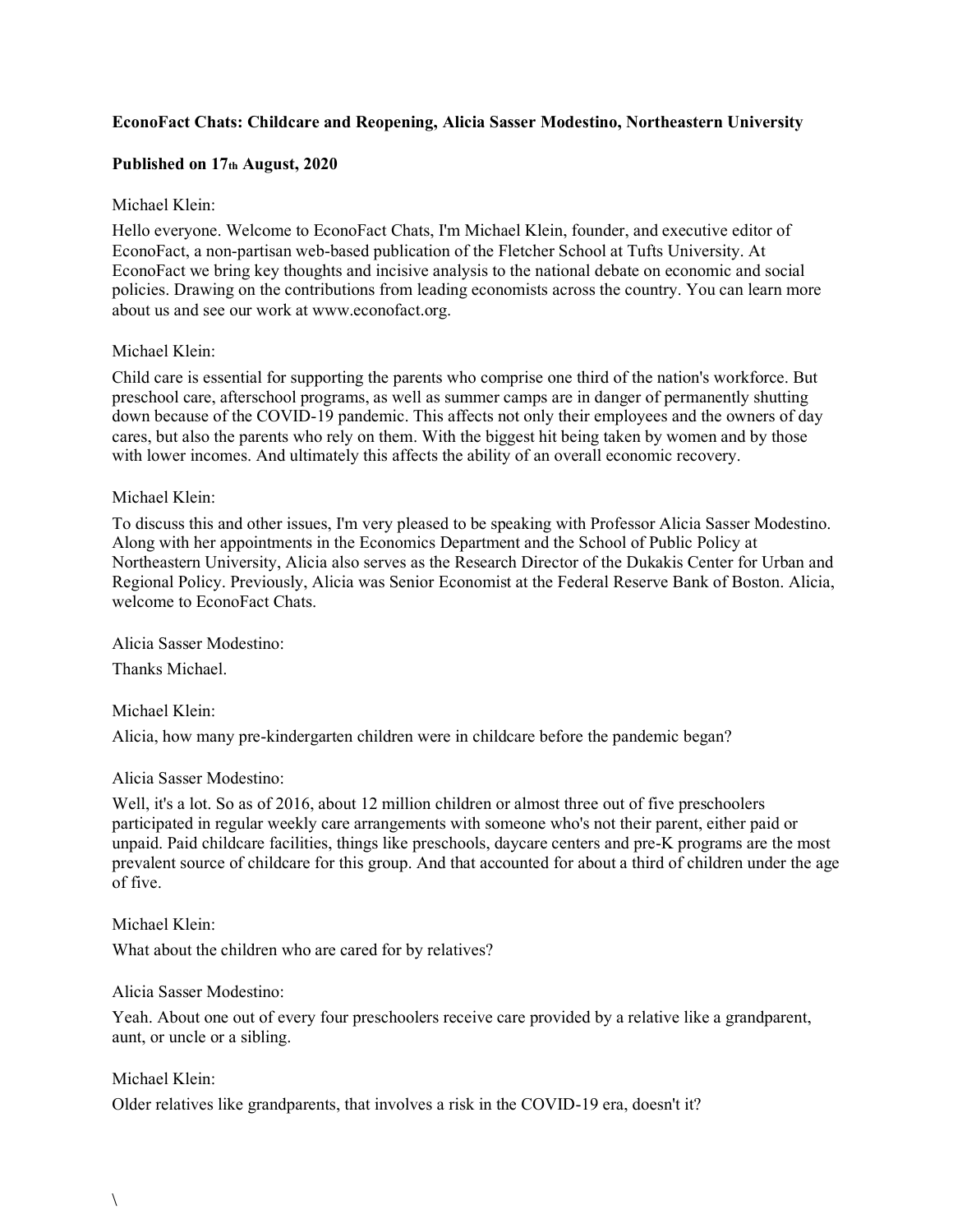### Alicia Sasser Modestino:

Yeah. This has really been a source of angst for parents as there's a lot of uncertainty about whether it's safe to have a grandparent or an older relative to watch your kids, particularly in states where we see a high and rising number of COVID-19 cases.

## Michael Klein:

What about school aged children?

## Alicia Sasser Modestino:

So, a little less than half of school aged children receive some type of regular childcare, in addition to the free childcare that's provided by schools. A lot of this is informal care. But about 4 million school aged children participate in some type of organized childcare on a regular basis, like at a daycare center or a home-based facility.

# Michael Klein:

So Alicia, what you're calling free childcare provided by schools, that's one of the issues with schools reopening, which is of course a very contentious issue.

## Alicia Sasser Modestino:

Oh yeah. In fact, my husband and I get the benefits of this free childcare with our kids. And I can tell you that it's really important to my ability to be able to work. I think we always had an appreciation for teachers, but remote learning last year certainly highlighted that teaching your kid is not easy. Moreover, with two full time working parents juggling schedules and remote learning while trying to hold onto their jobs during a recession, it was really stressful.

## Michael Klein:

So what's actually going on in your school district?

## Alicia Sasser Modestino:

Well, our school district just announced they plan to start with a hybrid model of one week in person and one week remote. And aside from the concerns I have about whether this is developmentally appropriate for younger children, like my daughter who will be starting third grade. I'm utterly exhausted just thinking about how we're going to manage the challenges of remote learning and childcare every other week. I mean, it's not as if parent's jobs can be put on hold every other week. Nor do daycares typically operate on this type of schedule. As a college professor, I'm really fortunate to have a somewhat flexible schedule and I can work from home a lot of the time. But roughly half of all essential workers, about 27 million, are women who are mostly working in person jobs and healthcare and community-based services. And they don't have the option of working remotely.

## Michael Klein:

So how many parents besides you and your husband depend on these kinds of childcare services in order to be able to work?

## Alicia Sasser Modestino:

Working parents like myself and my husband make up about a third of the US workforce. That's 50 million workers with a child under the age of 14 in their household who might be seeking childcare as the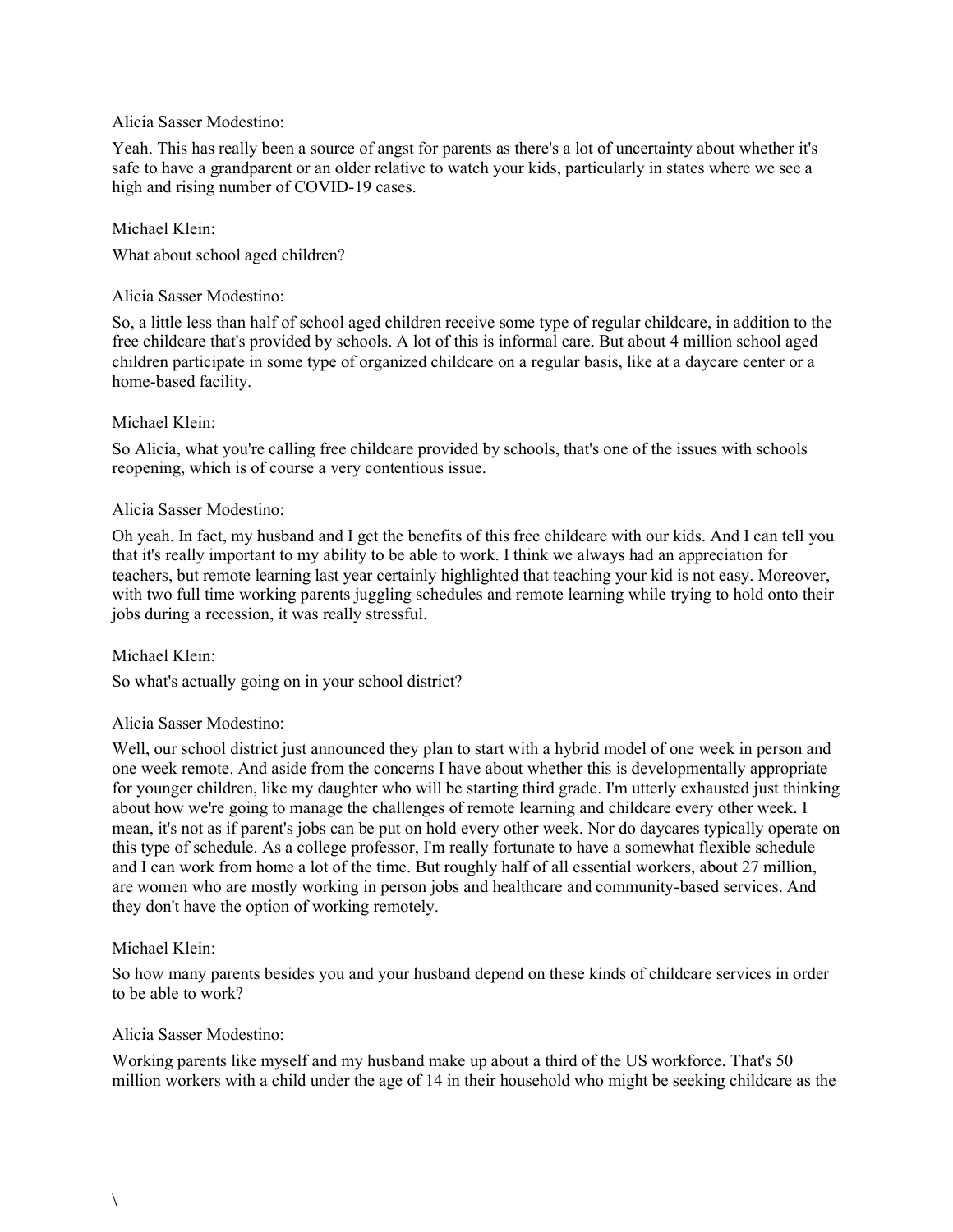economy continues to reopen this summer and into the fall. And about 30% of these working parents have children under the age of six who need even more guidance and care.

### Michael Klein:

Wow. 50 million workers. And then of course this affects the people who provide the services as well. How many people work in childcare services?

### Alicia Sasser Modestino:

The paid childcare industry employs about 1.5 million workers. And that's across a large network of about 675,000 small businesses.

### Michael Klein:

And what about the companies and the people who run these childcare services?

### Alicia Sasser Modestino:

So of those there's about 75,000 large childcare centers. That's probably what most people think of. And they operate like an employer. And additionally there's about 600,000 home-based businesses that are operated by just one person as a sole proprietor.

### Michael Klein:

I imagine that a lot of these places and a lot of the people who are providing childcare out of their homes, they're going to face going out of business as a result of the shutdown, don't you think?

### Alicia Sasser Modestino:

Yeah. Like a lot of other service industries, the childcare industry suffered large job losses due to the pandemic. The profit margins have always been really thin for childcare providers. And there was an enormous loss of revenue in the spring because of mandated closures and plummeting enrollment. There was a survey that was done of 5,000 childcare centers and family daycares in April, and the majority of respondents said that only about 25% of families continued to pay any tuition. And of that about half are paying less than full tuition. Moreover, 11% of the providers reported that they could survive a closure of an indeterminate length of time without government support.

### Michael Klein:

Wow. Only one out of nine. And this obviously affects childcare workers as well, right?

### Alicia Sasser Modestino:

Yeah. There was massive job loss between March and April, where 350,000 childcare workers lost their jobs. And so far we've only recovered about a third of those jobs in May and June. And these workers don't really make very much, the average employee earned only about \$20,000 a year. So that nearly half of all childcare workers are eligible for public assistance even prior to the pandemic. So that means it's really unlikely that they have sufficient savings to offset the loss of wages from being laid off or furloughed.

## Michael Klein:

And childcare providers, do they face special challenges that perhaps even other places don't face as they try to reopen?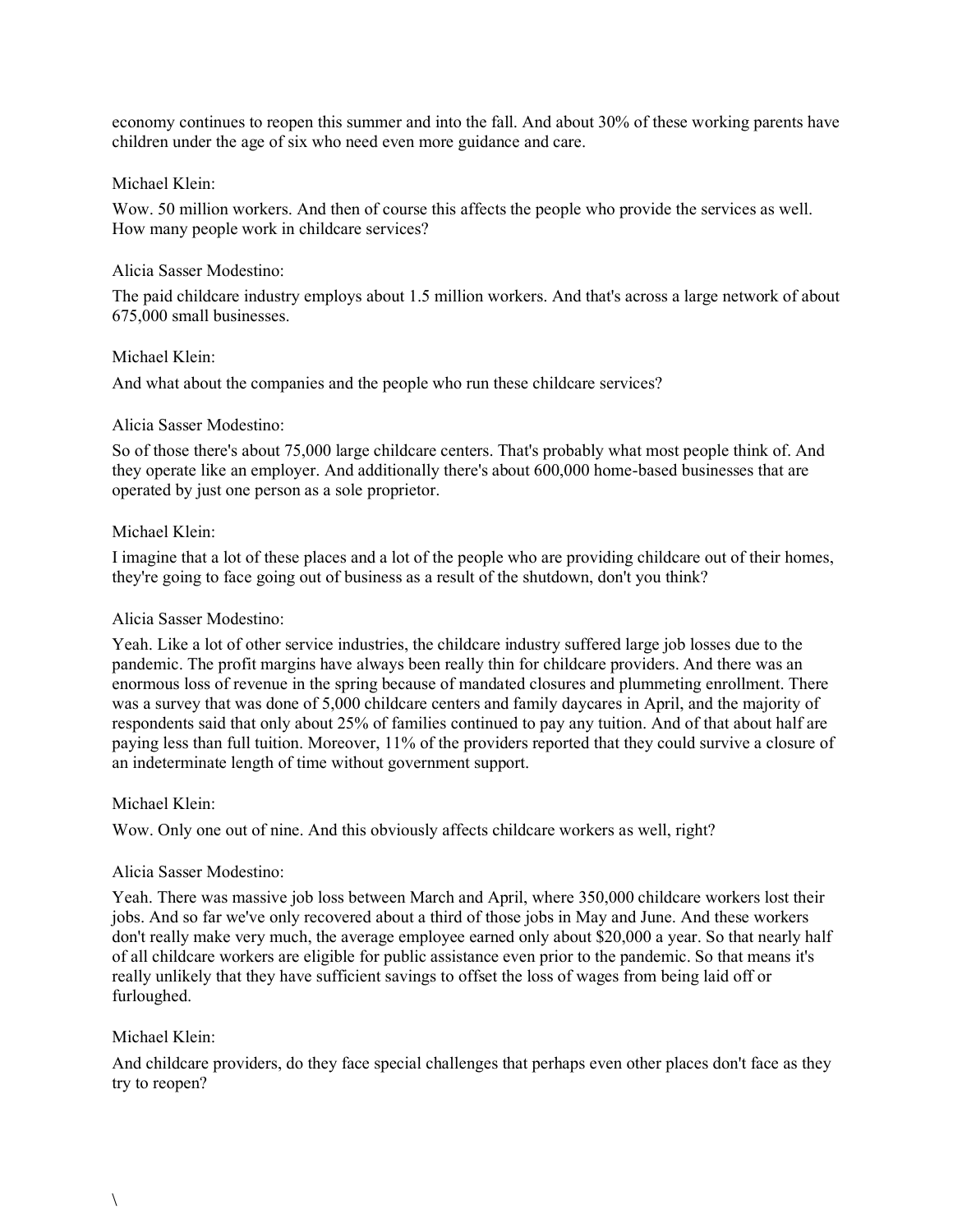### Alicia Sasser Modestino:

Yeah. So the healthcare restrictions required for reopening certainly represent some special challenges. There's strict child-staff ratios and space requirements that have been imposed by states like Massachusetts. And that's reduced the capacity of the childcare centers in half. And so too, their revenues. Childcare centers also have to purchase PPE for their staff, additional cleaning materials, as well as new toys because there's no sharing in the COVID-19 world. And there's a lot of concern that this disruption caused by the pandemic could lead to a wave of permanent closures, which would mean losing as many as 450,000 childcare slots nationwide.

## Michael Klein:

So that would undermine the ability of parents to return to work and it would hurt efforts to reopen the economy more broadly?

### Alicia Sasser Modestino:

Yes. Even before the pandemic, about two million parents made career sacrifices due to problems with childcare as far back as 2016. And now the longer that the pandemic continues to affect the availability of childcare and school openings, the less sustainable these stop gap measures are going to become for working parents. So what was survivable for three weeks or three months or through the summer really looks a lot more difficult into the fall.

### Alicia Sasser Modestino:

According to a recent survey done in Massachusetts of parents with young children, 61% say they are struggling to work from home without childcare. And half of the parents surveyed said that they will not be able to return to work without a consistent childcare solution for their child.

## Michael Klein:

I can imagine that, my children are out of home, but I remember what it was like when they were home and there was school holidays or whatever, and we couldn't find a way to watch them. So you mentioned Massachusetts, what about nationally, you and two of your Northeastern University colleagues, Jamie Ladge, and Alisa Lincoln, you just conducted a survey and you reported some of the results from this in an EconoFact memo that you published last month.

## Alicia Sasser Modestino:

Yes. We recently conducted a survey of working parents between Mother's Day and Father's Day this year.

## Michael Klein:

Mother's Day and Father's Day, did you pick those dates for the obvious symbolism involved?

## Alicia Sasser Modestino:

No. It just worked out that way. Although I will say my husband gave me a bit of a Mother's Day gift to be able to get this thing off the ground on Mother's Day. And then I consider the conclusion of the survey on Father's Day to be my gift back to him.

## Michael Klein:

I guess it saves some shopping which would have been difficult in COVID-19?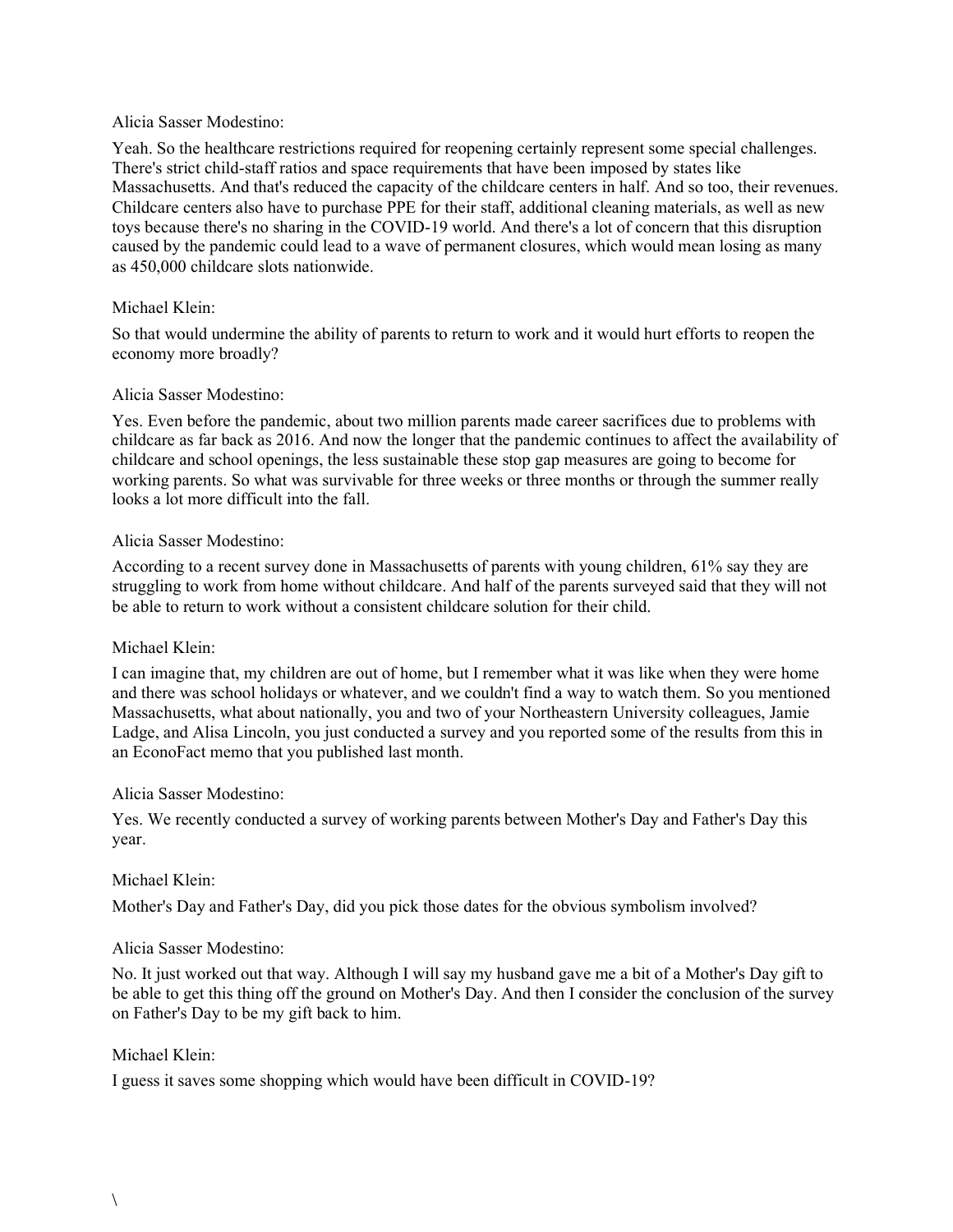Alicia Sasser Modestino: That's right.

Michael Klein: Yeah. What did you, Jamie and Alisa find?

## Alicia Sasser Modestino:

So our key finding is that 13% of working parents reported that they had lost a job or reduced their hours due to a lack of childcare. On average, parents were losing a full day of work each week to address their children's needs during the pandemic. And then we even found a greater loss of more than 14 hours a week across households. So we asked about the individual as well as their spouse or co-parent. And that means that the loss of hours could really be a significant hit to income.

# Michael Klein:

I would guess that this hit women more than men, is that right?

# Alicia Sasser Modestino:

Sure. The burden of childcare has always fallen disproportionately on women when their family can't find or afford childcare. And even before the pandemic, women were much more often than men making job decisions based on childcare constraints rather than to benefit their financial situation or their career goals. And it's certainly no coincidence that the expansion of organized childcare over the past several decades closely tracks the labor force participation rate of women with children.

## Michael Klein:

Yeah. We have a number of EconoFact memos by some really great economists like Fran Blau talking about what's happened to women's participation in the labor force. But now I guess the situation has really been exacerbated by the pandemic?

## Alicia Sasser Modestino:

Yeah. During the pandemic, there've been numerous stories about women quitting their jobs due to a lack of childcare. And according to our survey, among women who became unemployed during the pandemic, 25% said they lost their job due to a lack of childcare. The rate among men was just half that.

## Michael Klein:

Wow. So, that's a big differential. As we discussed, the threat to the provision of childcare because of the pandemic with the reduction in the number of available slots, not to mention concerns about schools reopening, is likely to really adversely affect women's ability to work?

## Alicia Sasser Modestino:

Yes. And of course that will contribute to greater gender inequality probably for decades to come.

## Michael Klein:

And then there are other dimensions of inequality that'll be exacerbated by the loss of childcare during the pandemic as well, won't there be?

## Alicia Sasser Modestino: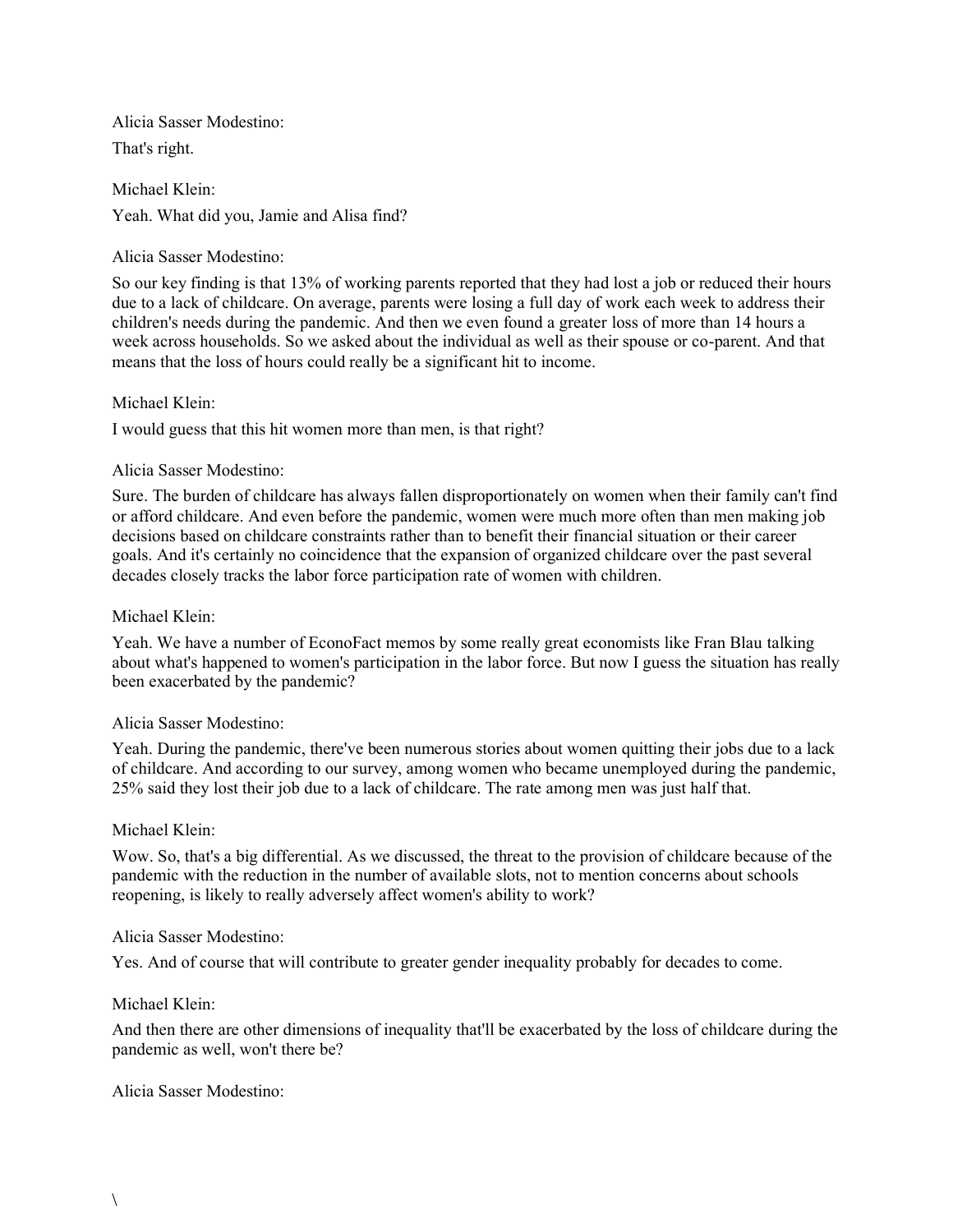Well, daycare was expensive for families even before COVID-19 came on the scene. So this has been a slow moving crisis for decades. Over the past two decades, the cost of childcare has more than doubled while wages have remained mostly stagnant. And daycare is likely to become even more expensive as the number of slots decreases and the cost per child increases due to space constraints, cleaning, inability to share toys and supplies. It's all going to become much more constrained.

## Michael Klein:

And this will be an especially big burden on low income families?

# Alicia Sasser Modestino:

Yes, even before the pandemic black and Hispanic families were more likely to live in childcare deserts with few options. And in our survey of working parents, we found that the loss of hours due to a lack of childcare was greater for women of color, women without a college degree and women living in low income households.

Michael Klein: What about looking forward, Alicia?

# Alicia Sasser Modestino:

Well, low income families with young children are really going to face some hard choices, especially this fall with many of the schools opening in a remote fashion or with a hybrid schedule. And so they're really going to have to choose between spending a significant portion of their income on childcare, finding a cheaper, but potentially lower quality, care option or leaving the workforce altogether to become a full time caregiver.

## Michael Klein:

Well, what is the status of the opening of daycare centers?

## Alicia Sasser Modestino:

Although most cities and states have allowed daycares to reopen, many facilities have not been able to do so. Part of this is due to states having waited until June to provide this kind of public health guidance for reopening. And that was simply too late for summer camps to hire and train staff or to make changes to their physical spaces. So we see nearly two out of every three summer camps remain closed as of June. But even for the daycares that have reopened, we know that the capacity is limited to the space constraints. And at the same time, the demand for childcare services is growing with more of the economy reopening and many schools announcing these hybrid schedules. So no one's job is really going to be operating on several days off a week or one week alternating on and off. And so working parents are really going to need to find childcare solutions to fill that gap.

# Michael Klein:

Right. Even, as you mentioned, where you have more latitude in your position as a professor, it's going to become very difficult. What's the government done to help with this?

## Alicia Sasser Modestino:

So really to date federal recovery efforts have done very little to shore up the childcare industry or to support working parents. In terms of the industry, the PPP program provided some temporary relief, but not for much of the industry. So over about half of childcare centers and about a quarter of the family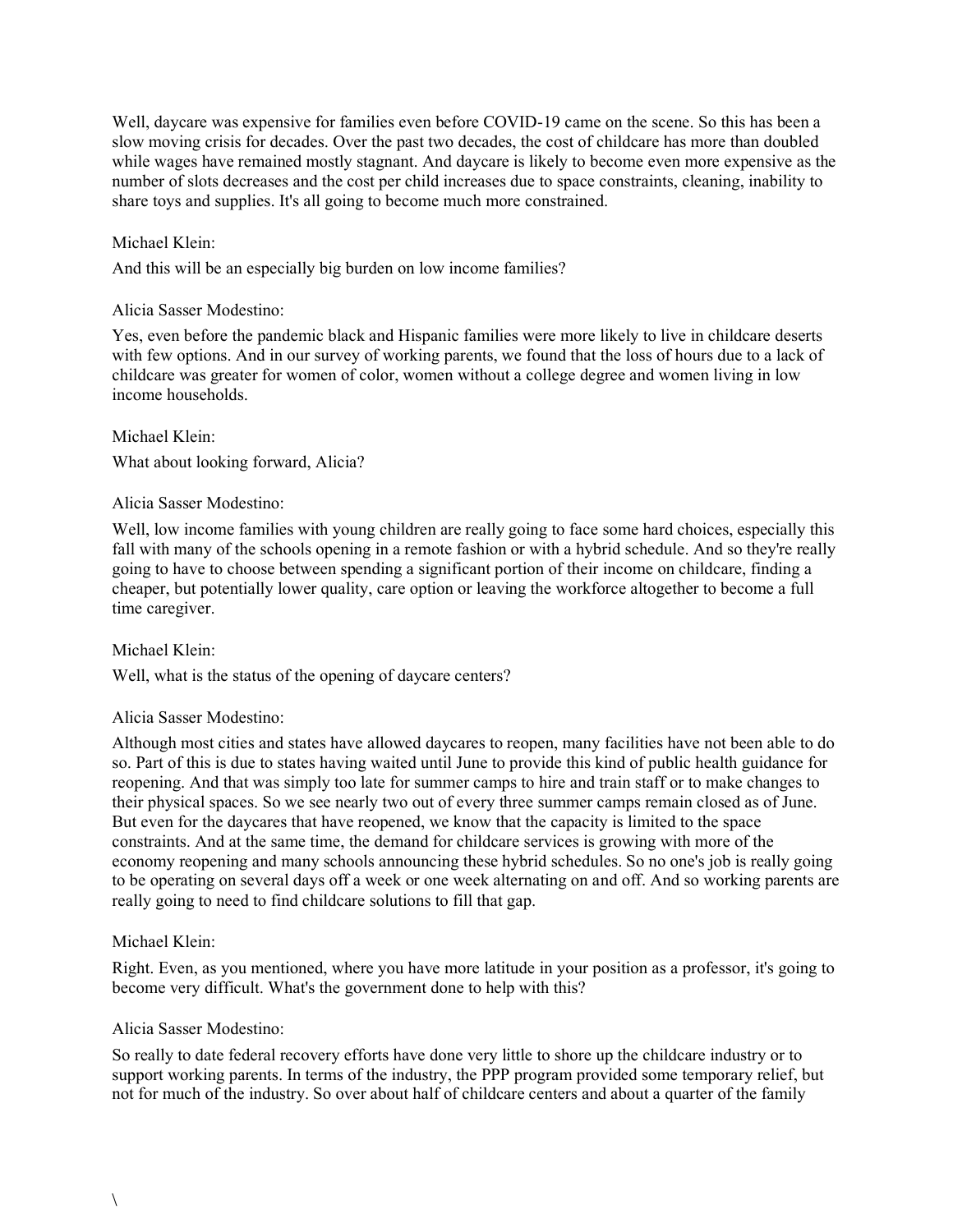daycares applied for a PPP loan to start with. And then of those, only half got approved for a loan. So, that means that PPP really only covered about a quarter of the childcare market.

Michael Klein: Why do you think the take up was so sparse?

### Alicia Sasser Modestino:

So actually there was a survey that was done that revealed many childcare directors and owners of the family daycares were concerned about the risks related to the loans, they were wary about taking on debt, they were skeptical about the potential for forgiveness. For the summer camps, they really didn't even have the opportunity to apply for PPP. And that was definitely one of the factors in reopening. But the survey also found that even though PPP enabled some providers to pay their employees and cover their costs, others were completely unable to access the program. Particularly the family daycare providers, for reasons that really shouldn't have occurred. So in addition to being told that there was a lack of funding, providers were also denied due to problems with their credit scores or not having a business checking account, which were things that were not required to get one of these loans.

### Michael Klein:

But some federal funds were made available, right?

### Alicia Sasser Modestino:

That's right. So there was a federal relief package in March, and that provided about 3.5 billion for the Child Care & Development Block Grant Program for emergency support. But this funding really was not enough to keep childcare programs afloat for long. And it also didn't go to all types of providers. So in Massachusetts, it did not go to private daycare providers at all, even though they make up most of the daycare that gets provided in Massachusetts. And then in the absence of any new funding, states are really going to have to make some tough decisions about how to allocate these limited dollars. And in fact, the emergency aid for all of the childcare industry was less than the bailout received by each of the three major airlines.

### Michael Klein:

Each of the airlines, huh. Well, maybe there's a solution there, maybe we could just buy plane tickets for the kids and send them off on flights.

### Alicia Sasser Modestino:

That would certainly be an innovative solution. I'm sure there's some parents that will come to a point where they would definitely think about putting their kid on a plane.

### Michael Klein:

Yeah. Well, it's good to think outside the box, what happened to the Family Leave Policy, Alicia?

### Alicia Sasser Modestino:

So Congress did enact a temporary national paid leave program along with a new reason for taking paid leave. So under the Families First Coronavirus Response Act, workers could receive up to 10 weeks of paid family leave in 2020 through their employer at two thirds of their salary to care for a child who's home due to school or daycare closures. But few parents really seem to know about it or have accessed it.